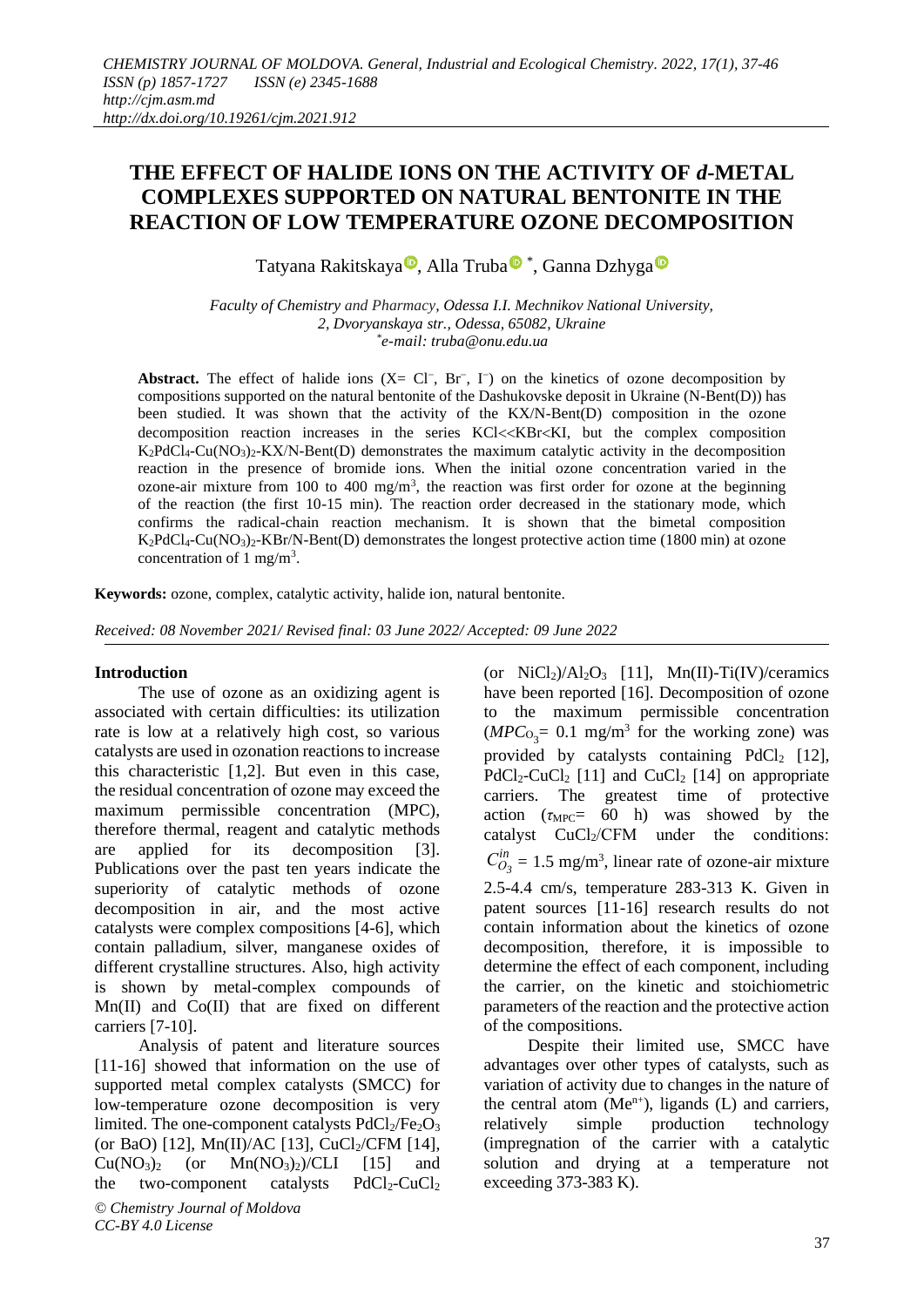One of the disadvantages of the known catalysts for the ozone decomposition is the presence in their composition of expensive carriers [3,17,18]. In this regard, the search for natural materials, potential carriers of metal-complex catalysts for ozone decomposition, is an urgent task in the field of environmental catalysts. The data about implication of some natural aluminosilicates as carriers of metal-complex compounds are presented in [7,19], but information about the use of natural bentonites is very limited.

Natural and modified bentonites are widely used as acid catalysts or as supporting carriers for oxides and salts of *d*-metals used in reactions of organic synthesis [20], destruction of organic compounds [21] and for water purification from dyes and herbicides [22]. However, the use of natural and modified bentonite as carrier of redox catalysts involving toxic gaseous substances is limited. Only some studies present the results of the catalytic activity of bentonites modified with Pd(II) and Cu(II) ions in the oxidation reactions of carbon monoxide [23-25], sulphur dioxide [26] and ozone decomposition [27]. Compositions containing  $K_2PdCl_4$ ,  $Cu(NO_3)_2$ , KBr and the carrier N-Bent(D) have been reported as being effective in ozone decomposition [27], thus such compositions can be used to purify the air from ozone.

The aim of this work is to establish the influence of the halide ions nature, the ratio of components and concentrations on the kinetics of ozone decomposition and the protective properties of the catalytic compositions that are optimal in composition.

# **Experimental**

## *Materials*

The natural bentonite of the Dashukovske deposit, Ukraine (N-Bent (D)) (TU U 14.2-00223941-006:2010) with the following chemical composition (mass %):  $SiO<sub>2</sub> - 52.23$ ; Al<sub>2</sub>O<sub>3</sub>-22.58; Fe<sub>2</sub>O<sub>3</sub>-10.17; TiO<sub>2</sub>-1.44; CaO-11.15; MgO-1.94; Na<sub>2</sub>O-0.26; K<sub>2</sub>O-0.22;  $SiO<sub>2</sub>/Al<sub>2</sub>O<sub>3</sub>= 2.31$  was used as a carrier of catalytic compositions for the decomposition of ozone. The specific surface area determined from water vapor adsorption for the N-Bent (D) sample was  $202 \text{ m}^2\text{/g}$  [28].

Samples containing potassium halides (KX; X= Cl<sup>−</sup> , Br<sup>−</sup> , I<sup>−</sup> ) (Sigma-Aldrich, USA), palladium(II) salts  $(K_2PdCl_4)$  (Sigma-Aldrich, USA),  $copper(II)$   $(Cu(NO<sub>3</sub>)<sub>2</sub>)$  (Merks, Germany) and bimetal Pd(II)−Cu(II)-compositions were obtained by impregnating natural bentonite with water-alcohol solution of the corresponding

components with a given content. The resulting wet samples were placed in a Petri dish and kept at a temperature of 25ºC for 24 h, and then dried in air at 110ºC to constant weight. The content of the components was calculated in mol of substance per  $1 \text{ g}$  of carrier (mol/g).

## *Instruments and methods*

*The X-ray powder diffraction analysis* was carried out on a Siemens D500 diffractometer (CuK<sub>α</sub> radiation,  $\lambda = 1.54178$  Å) with a secondary beam graphite monochromator (Siemens AG, Munich, Germany). For data recording, the samples crumbled in a porcelain mortar were placed into a glass cell with an enclosed volume of  $2\times1\times0.1$  cm<sup>3</sup>. XRD patterns were measured in the angle range of  $3^{\circ} < 2\theta < 70^{\circ}$  with the pitch of 0.03° and acquisition time of 60 s for each position.

The bentonite samples were also characterized by *scanning electron microscopy* (SEM) using a JEOL-JSM5410 scanning microscope with an AZtech Energy X-max 50 energy dispersive spectrometer (Japan). The accelerating voltage was 15 kV.

*Analysis of FT-IR spectra* in the range from 400 to 4000  $cm^{-1}$  with a 4  $cm^{-1}$  resolution was carried out using a Perkin Elmer FT-IR spectrometer (U.S.A.). A sample of 1 mg of the material and 200 mg of KBr were used to obtain the pellets compressed under pressure of 7 tons/cm<sup>2</sup> for 30 s [29].

*The samples tested in the reaction of ozone decomposition* were as follows: the ozone-air mixture (OAM), with a required ozone concentration was obtained with the help of an IG-1Sh ozonizer by a silent electric discharge action on air oxygen. An OAM feed was controlled based on rheometer readings. The corresponding sample (10 g) was placed into a gasflow fixed-bed reactor and the OAM with RH of  $65\%$  at  $20^{\circ}$ C passed through the sample at a linear rate (*u*) of 4.2 cm/s. Ozone decomposition was monitored by the measuring of the final *f* (outlet) ozone concentration,  $C_{O_3}^f$ . An initial *in* ozone concentration,  $C_{O_3}^m$ , equal to 100 mg/m<sup>3</sup> was controlled by a Tsyclon-Reverse optical *f* analyzer, whereas  $C_{O_3}^t$  values were measured either by the Tsyclon-Reverse optical analyzer (detection limit of  $1 \text{ mg/m}^3$ ) ("Optec", Russia) or by a 652EKh04 electrochemical gas analyzer (detection limit of 0.01 mg/m<sup>3</sup> ) ("Analitpribor", Ukraine) [30].

The reaction rate (*W*) calculations based on the data of ozone concentration changing after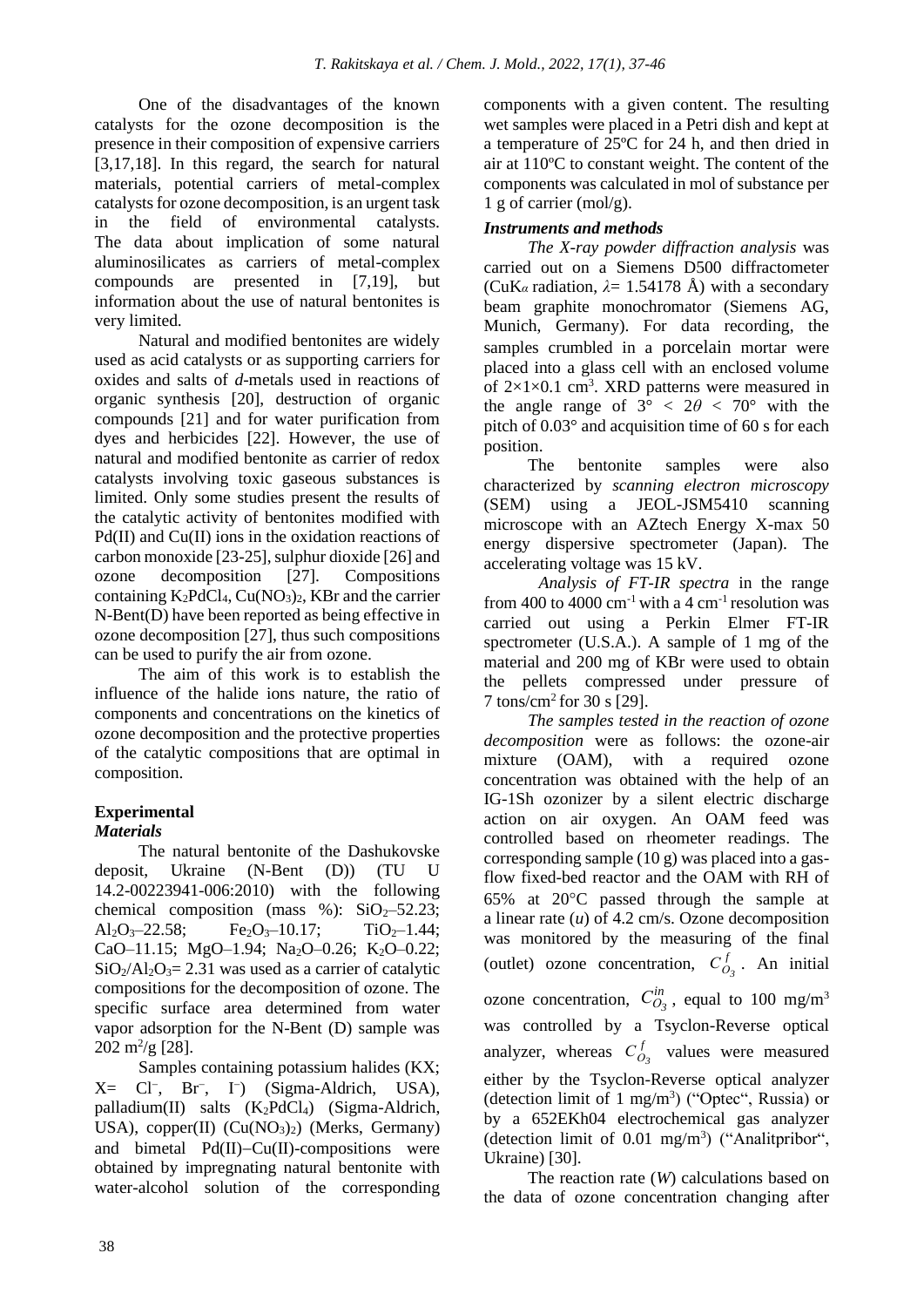OAM passing through the static bed of the catalyst were made using Eq.(1).

$$
W = \frac{\omega \left( C_{O_3}^{in} - C_{O_3}^f \right)}{m_s}, \text{mol/(g \times s)}
$$
 (1)

where,  $\omega = 1.67 \times 10^{-2}$  is the OAM volume flow rate, L/s; *in*

 $C_{O_3}^{in}$  and  $C_{O_3}^{f}$  $C_{O_3}^f$  are the initial and final ozone concentrations in the OAM, mol/L; *m*<sup>s</sup> is the mass of the catalyst sample, g.

The reaction rate values measured after one minute of OAM passing, designated as the initial reaction rate, *Win*, were used to characterize the process.

The reaction rate constant,  $k_{1/2}$ , was quantified for the half-conversion time,  $\tau_{1/2}$ , i.e. for the moment of time when the degree of ozone decomposition became equal to 50%, as follows to Eq.(2).

$$
k_{1/2} = \frac{0.69}{\tau_{1/2}}, \, s^{-1} \tag{2}
$$

An activity of the samples was evaluated based on the following parameters:

- − *MPC* is the time of protective action, *i.e.* the period of time from the start of the experiment, *f* during which  $C_{O_3}^f$  <  $MPC_{O_3}$ ;
- $\tau_{1/2}$  is the half-conversion time, the period of time from the start of the experiment up to the *f*  $C_{O_3}^f$  becomes equal to 0.5  $C_{O_3}^{in}$ moment when  $C_{O_3}^J$  becomes equal to 0.5  $C_{O_3}^m$ ;
- − *Qexp* is an experimental amount of O<sup>3</sup> moles, *i.e.* the amount of ozone entered into the reaction up to a moment of experiment termination and calculated as an area under the corresponding curve plotted as a  $\Delta C_{\text{O}_3}$  vs.  $\tau$ .

#### **Results and discussion** *XRD analysis*

The diffraction patterns of N-Bent(D) samples and  $K_2PdCl_4-Cu(NO_3)_2-KBr/N-Bent(D)$ catalyst were obtained (Figure 1) and the montmorillonite phase (М) was identified in the composition of natural bentonite, for which  $2\theta$  and (*d*, Å) were determined: 5.739 (15.387), 19.743 (4.493), 35.830 (2.504), 61.710 (1.501); phases of  $\alpha$ -quartz (Q) and calcite (C) were also identified. During the formation of the catalyst, no significant structural changes in the support occurred  $(d_{006}= 1.501 \text{ Å})$ , and new phases didn't form in the catalyst components.



**Figure 1. XRD patterns of natural bentonitе N-Bent(D) (***1***) and catalyst Pd(II)-Cu(II)/N-Bent(D) (***2***).**

#### *Morphology*

SEM images of samples N-Bent(D) (1) and catalyst Pd(II)−Cu(II)/N-Bent(D) are shown in Figure 2. It can be seen that natural bentonite (Figure 2*(a)* and *(b)*) consists of flake-like particles. The surface morphology practically does not change upon the deposition of catalyst components (Figure 2*(c)*), and also after reaction with ozone (not shown here).





**Figure 2. SEM images of natural bentonite N-Bent(D)** *(a)* **and** *(b)* **and catalyst Pd(II)-Cu(II)/N-Bent(D) (***c***).**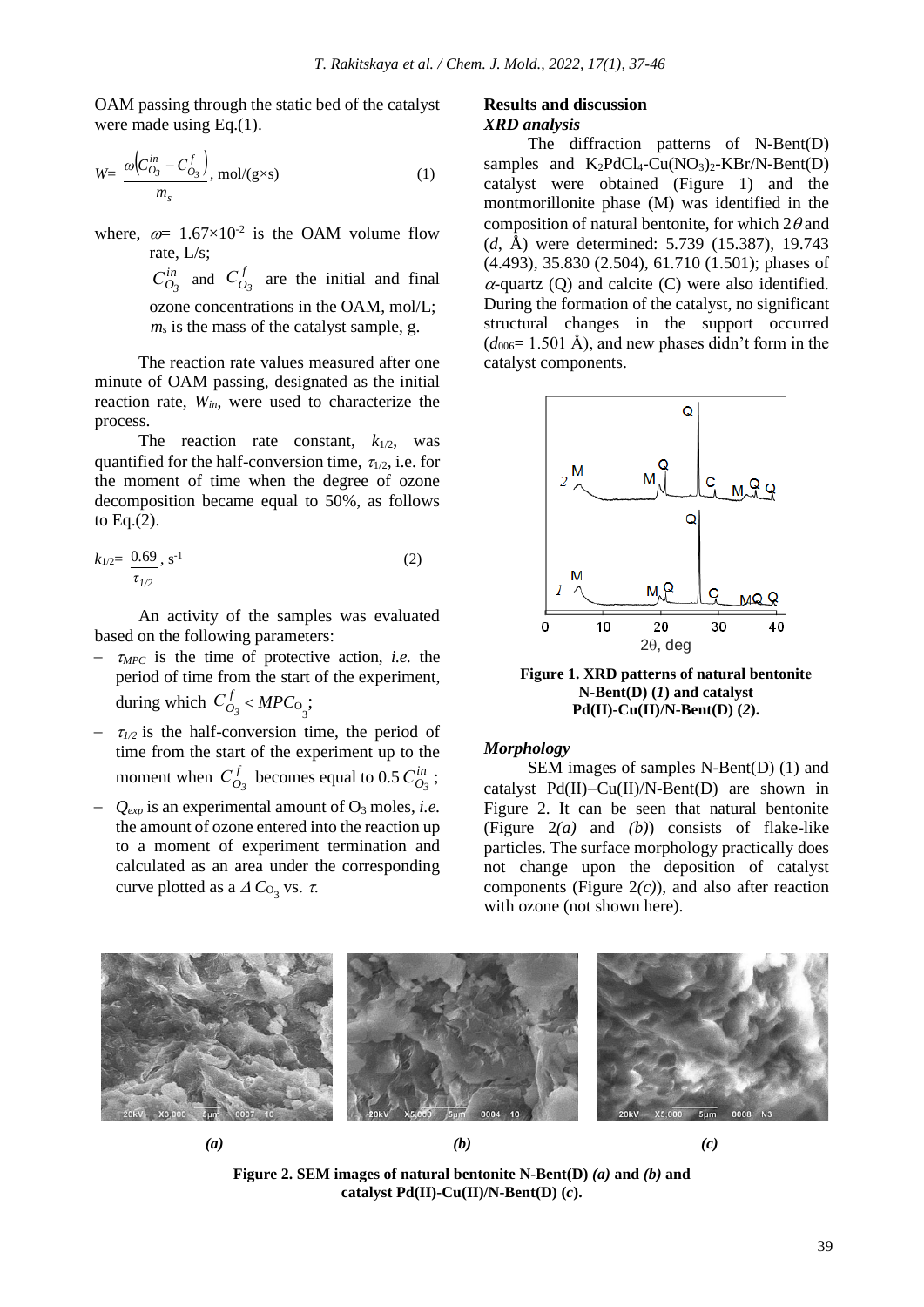#### *FT-IR spectral investigation*

The IR spectra of the N-Bent(D) samples and the Pd(II)−Cu(II)/N-Bent(D) catalyst (Figure 3, Table 1) reflect absorption bands characteristic of the main montmorillonite phase in the region of valence and deformation vibrations of structural groups, as well as absorption bands of  $\alpha$ -quartz and calcite impurities [31]. The characteristic doublet at 798 and 779 cm-1 indicates the presence of the  $\alpha$ -SiO<sub>2</sub> phase in the sample. The absorption band at  $1421 \text{ cm}^{-1}$  indicates that a calcite phase is present in the sample N-Bent(D); the high-frequency shift ( $\Delta v = +9$  cm<sup>-1</sup>) during the deposition of catalyst components proves the formation of Pd(II) and Cu(II) carbonates [32].

#### *Testing catalyst compositions in ozone decomposition reaction*

*Composition KX/N-Bent(D)* ( $X = Cl^-$ ,  $Br^-$ , *I*<sup>−</sup>). Halide ions, both in solutions [33] and fixed

on porous carriers [18], except for the fluoride ion, which is characterized by a high redox potential  $\varphi_{F_2/2F}$  2.87 V, are oxidized by ozone. Figure 4 shows the kinetic curves of the final concentration *f* of ozone  $C_{O_3}^f$  in time (*τ*) for natural bentonite under variation of halide ions content in the systems KCl/N-Bent(D) (Figure 4*(a)*), KBr/N-Bent(D) (Figure 4*(b)*), KI/Bent(D) (Figure 4(c)) from  $0.1 \times 10^{-4}$  to  $3.0 \times 10^{-4}$  mol/g. It is seen that bentonite itself (curve 1, Figure 4*(a)*) decomposes ozone, but its activity is low: in the first minute of the reaction *f*  $C_{O_3}^f > 0.5 C_{O_3}^{in}$ ; within 50 min the final ozone concentration reaches the initial one. Decomposition of ozone by bentonite is explained by the fact that it contains  $Fe<sub>2</sub>O<sub>3</sub>$ , Al<sub>2</sub>O<sub>3</sub> and SiO<sub>2</sub>, and the greatest activity according to [34] is

*Table 1*



observed in Fe<sub>2</sub>O<sub>3</sub>.

| Structural group                               | $N-Bent(D)$               |               | $Pd(II)$ -Cu(II)/N-Bent(D) |               |  |
|------------------------------------------------|---------------------------|---------------|----------------------------|---------------|--|
|                                                | v                         |               | v                          | δ             |  |
| $M-OH$                                         | 3692 sh                   |               | $3694$ sh                  |               |  |
| $AI-AI-OH$                                     | 3622                      | $915$ bend    | 3620                       | 917 bend      |  |
| $Al-Fe3+-OH$                                   |                           | 876           |                            | 876           |  |
| H <sub>2</sub> O                               | 3426                      | 1634          | 3428                       | 1636          |  |
| $Si-O-Si$ (tetrahedron)                        | 1163 sh, 1096 sh,<br>1039 | 468           | 1165 sh, 1095 sh,<br>1038  | 469           |  |
| $Si-O–Al$                                      |                           | 519           |                            | 520           |  |
| $Si-O-Mg$                                      |                           | 434 sh        |                            | 432 sh        |  |
| $\alpha$ -SiO <sub>2</sub> ( $\alpha$ -quartz) |                           | 799, 779, 695 |                            | 798, 779, 694 |  |
| $CO_3^{2-}$                                    |                           | 1421          |                            | 1430          |  |



**Figure 3. FT-IR spectra of natural bentonite N-Bent(D) (***1***) and catalyst (Pd(II)-Cu(II)/N-Bent(D) (***2***).**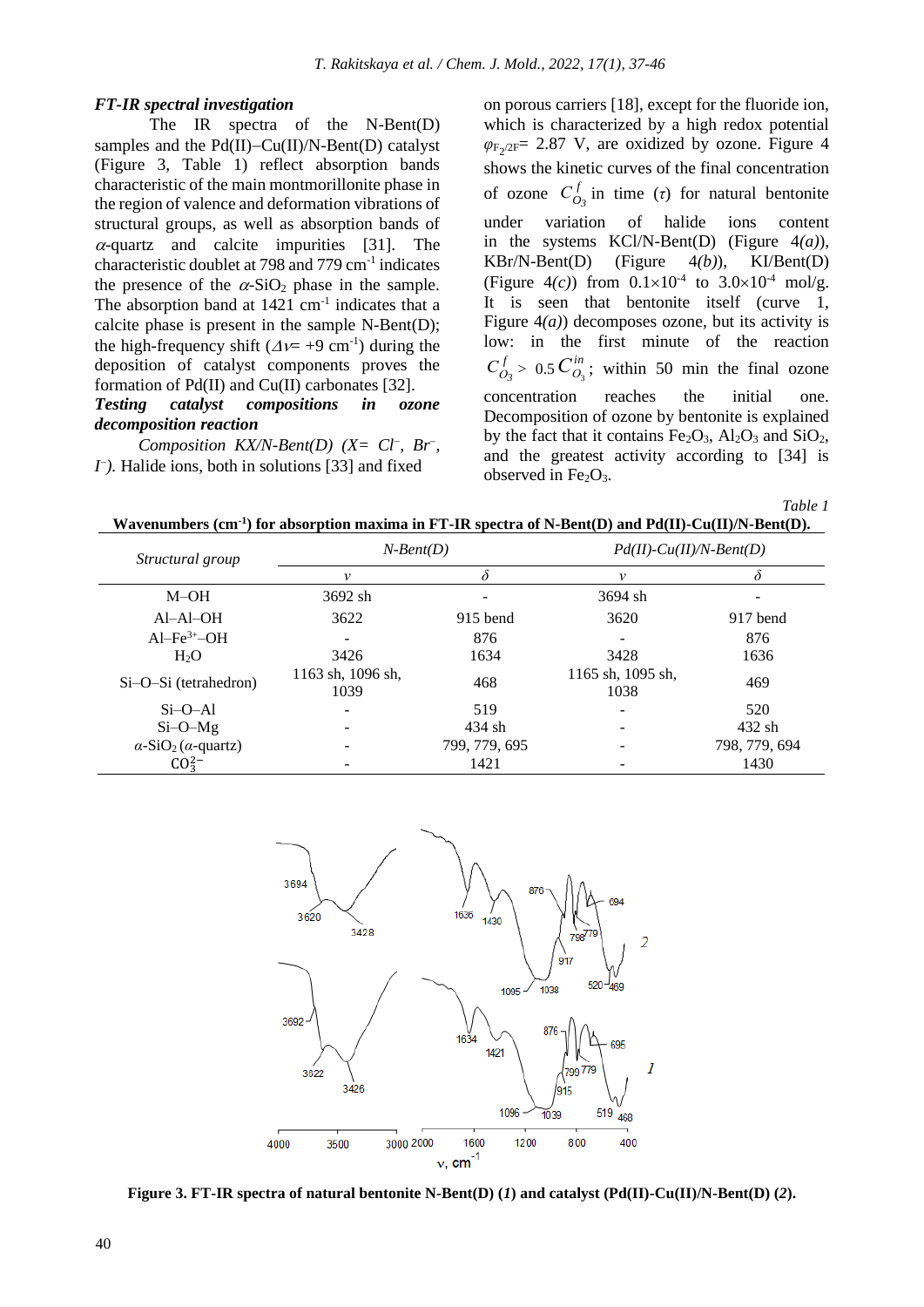The nature of the kinetic curves changes significantly when applied to natural bentonite halide ions. In the case of the composition KCl/N-Bent(D) (Figure 4*(a)*) the protective action time ( $\tau_0$ ) is absent, and the half-life of ozone ( $\tau_{1/2}$ ) and the number of moles of unreacted ozone pass through the maximum at  $C_{\text{KCI}} = 1.0 \times 10^{-4}$  mol/g.

The profiles of the kinetic curves change with varying  $C_{KBr}$  and  $C_{KI}$ ; areas appear where ozone is not detected at the reactor outlet, and the duration  $(\tau_0)$  of this area increases with increasing  $C_{KBr}$  and  $C_{KI}$ . At the same time,  $\tau_0$  for the KI/Bent(D) composition is 6−10 times higher than  $\tau_0$  for the KBr/N-Bent(D) composition. The amount of ozone reacted during its half-conversion *f*  $C_{O_3}^f = 0.5 C_{O_3}^{in}$  $(C_{O_3}^f = 0.5 C_{O_3}^m)$  also increases with an increase in the KBr and KI content in the compositions; however, no proportional dependence is observed, which indicates a complex mechanism of ozone decomposition in the presence of halide ions.

Based on the data obtained, it can be concluded that the activity of the KX/N-Bent(D) compositions in the ozone decomposition reaction increases in the  $KCl \ll KBr \ll KI$  series, which correlates with the enhancement of the reducing properties of halide ions.

*The effect of the combined action of Pd(II), Cu(II) and halide ions.* The peculiarity of catalytic ozone decomposition reactions is that they are usually carried out by a radical-chain mechanism. The most effective catalysts are complex compounds of *d*-metals [7-10]. The case of the use of two metal-complex compounds may be a demonstration of synergistic, additive or inhibitory action. For ozone decomposition reactions, these effects have been scarcely studied, although it is known that for some metals and metal oxides such phenomena are observed [3]. According to [27], Cu(II) has an inhibitory effect on ozone decomposition by the catalytic composition  $K_2PdCl_4$ -Cu(NO<sub>3</sub>)<sub>2</sub>-KBr/N-Bent(D). The nature of halide ions significantly affects the activity of monocomponent compositions KX/N-Bent(D) in the ozone decomposition reaction (Figure 4). In the presence of transition metal ions, the function of halide ions becomes more complicated. They not only interact with ozone, but also participate in the processes of complexation and reduction of metal ions. Halide ions form more stable complexes with  $Pd(II)$  than with  $Cu(II)$ , and iodide ions are able to reduce Cu(II) to Cu(I)  $(\varphi_{I_2/2I} = 0.54 \text{ V})$ , so it is important to compare the influence of the nature of the halide ion on the kinetics of ozone decomposition in the presence of  $K_2PdCl_4-Cu(NO_3)_2-KX/N-Bent(D)$ -composition. It is established (Figure 5) that due to the listed reasons the system containing bromide ions shows the greatest activity. A similar effect of bromide ions was found in the case of oxidation of CO by oxygen in the presence of  $Pd(II)$ -Cu(II)/ $\overline{S}$  $({\bar S}$ – natural and acid-modified carriers) [25,35].



Figure 4. Time dependence of  $C_{\alpha}^f$  $C_{O_3}^f$  in ozone decomposition reaction at different halide-ions content **in the system KX/N-Bent(D)**  $C_{\text{K}X} \times 10^4$ , mol/g: 1 − 0; 2 − 0.1; 3 − 1.0; 4 − 1.5; 5 − 2.0; 6 − 3.0.  $(C_{\mathbf{0}_i}^{in}$  $C_{O_3}^{in} = 100$  mg/m<sup>3</sup>; *u*= 4.2 cm/s; *m<sub>s</sub>*= 10 g). **KХ: KCl** *(а)***; KBr** *(b)***; KI** *(c)*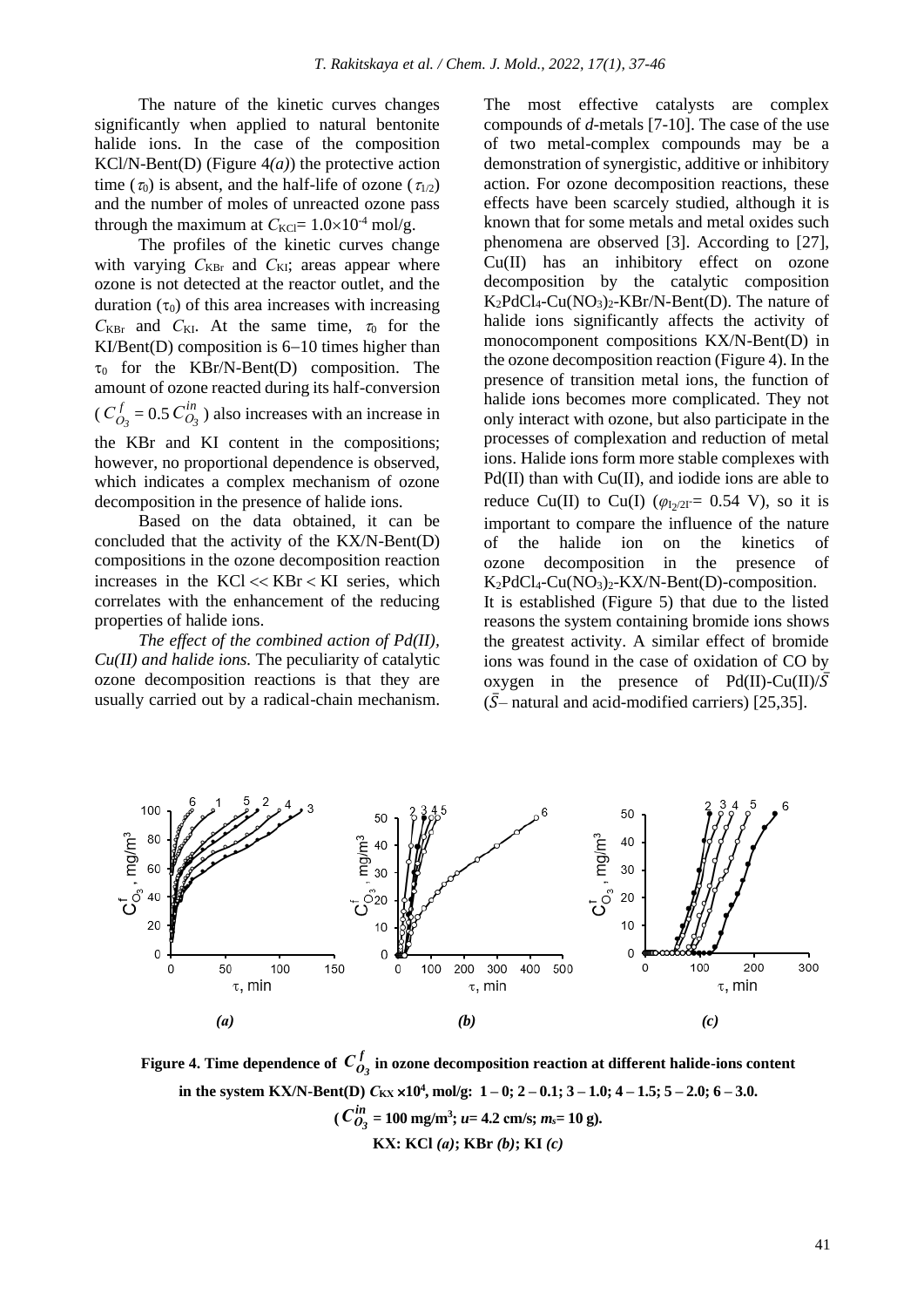The kinetic data (Figure 5) show that the stationary mode in ozone decomposition systems is not established at the indicated ratio of the components and experimental conditions. A change in the reaction kinetics is achieved by increasing the concentration of bromide ions and a long-term stationary mode is established already at  $C_{KBr} = 3 \times 10^{-4}$  mol/g (Figure 6). Under these conditions, the ozone concentration in the ozone-air mixture was varied from 100 to 400 mg/m<sup>3</sup> (Figure 7). The profile of the kinetic curves reflecting the change in the reaction rate (*W*) over time does not change with increasing  $C_{O}^{in}$  $C_{O_3}^{\prime n}$ .

Figure 7 and data in Table 2 show that the initial reaction rate  $(W_{in})$  calculated for the first minute of the experiment increases in proportion to the initial ozone concentration. At the same time, the proportional relationship is not observed in the stationary mode: the reaction rate increases by only

2.5 times with a 4-fold increase of  $C_{Q}^{in}$  $C_{O_3}^{\prime n}$ .



Figure 5. Time dependence of  $C_{\alpha}^f$  $C_{O_3}^f$  in ozone **decomposition reaction by composition Pd(II)-Сu(II)-KХ/N-Bent(D) at different KХ: 1 – KCl; 2 – KBr; 3 – KI**   $(C_{\text{Pd(II)}} = 1.02 \times 10^{-5}; C_{\text{Cu(II)}} = 0.59 \times 10^{-5};$  $C_{\text{KX}} = 1.0 \times 10^{-4} \text{ mol/g}; C_{O_3}^{in} = 100 \text{ mg/m}^3;$ *u***= 4,2 cm/s;** *ms***= 10 g).**



**Figure 6. Time dependence of**  $C^f_G$  $C_{O_3}^J$  in ozone **decomposition reaction at different contents of KBr in the system Pd(II)-Сu(II)-KBr/N-Bent(D)**  *С***KBr10<sup>4</sup> , mol/g: 1 – 0; 2 – 0.1; 3 – 1.0; 4 – 1.5; 5 – 2.0; 6 –3.0**  $(C_{Pd(II)} = 1.02 \times 10^{-5} \text{ mol/g};$  $C_{\text{Cu(II)}} = 0.59 \times 10^{-5} \text{ mol/g}; C_{Q_2}^{in}$  $C_{O_3}^{in} = 100$  mg/m<sup>3</sup>;  $u=4.2$  cm/s;  $t=20^{\circ}$ C;  $m_s=10$  g).



**Figure 7. Time dependence of reaction rate in ozone decomposition reaction by system K2PdСl4-Cu(NO3)2-KBr/N-Bent(D) at different** 

*in*  $C_{O_3}^{in}$  (mg/m<sup>3</sup>) in ozone-air mixture: **1 – 100; 2 – 200; 3 – 300; 4 – 400**  $(C_{Pd(II)} = 1.02 \times 10^{-5}; C_{Cu(II)} = 0.59 \times 10^{-5};$  $C_{KBr} = 3.0 \times 10^{-4}$  mol/g; u= 4,2 cm/s;  $m_s = 10$  g).

*Table 2*

Effect of  $\,C^{in}_{O_3}\,$  on kinetic and stoichiometric parameters of ozone decomposition reaction

|                              | by composition $K_2PdCl_4$ -Cu(NO <sub>3</sub> ) <sub>2</sub> -KBr/N-Bent(D). |                                                |                 |                     |                                       |                                           |  |  |
|------------------------------|-------------------------------------------------------------------------------|------------------------------------------------|-----------------|---------------------|---------------------------------------|-------------------------------------------|--|--|
| $C^{in}_{O_3}$ ,<br>$mg/m^3$ | $W_{in} \times 10^9$ ,<br>$mol/(g\chi s)$                                     | $W_{st} \times 10^9$ ,<br>$mol/(g\mathbf{x}s)$ | $\tau_0$<br>min | $\tau_{1/2}$<br>min | $k_{1/2}$ $\times 10^4$ ,<br>$S^{-1}$ | $Q_{exp}$ x10 <sup>4</sup> ,<br>$mol O_3$ |  |  |
| 100                          | 3.5                                                                           | 2.1                                            | 20              | _*                  | _*                                    | 17.0                                      |  |  |
| 200                          | 6.9                                                                           | 2.8                                            | 14              | 240                 | 0.5                                   | 22.7                                      |  |  |
| 300                          | 10.4                                                                          | 3.9                                            | 12              | 210                 | 0.6                                   | 32.5                                      |  |  |
| 400                          | 13.8                                                                          | 5.0                                            |                 | 140                 | 0.8                                   | 39.1                                      |  |  |

\**Experiment was stopped at*  $C_0^f$  $C_{\theta_3}^{\prime} = 40$  mg/m<sup>3</sup>.

Experimental conditions:  $C_{Pd(II)} = 1.02 \times 10^{-5}$ ;  $C_{Cu(II)} = 0.59 \times 10^{-5}$ ;  $C_{KBr} = 3.0 \times 10^{-4}$  mol/g;  $u = 4.2$  cm/s;  $m_s = 10$  g.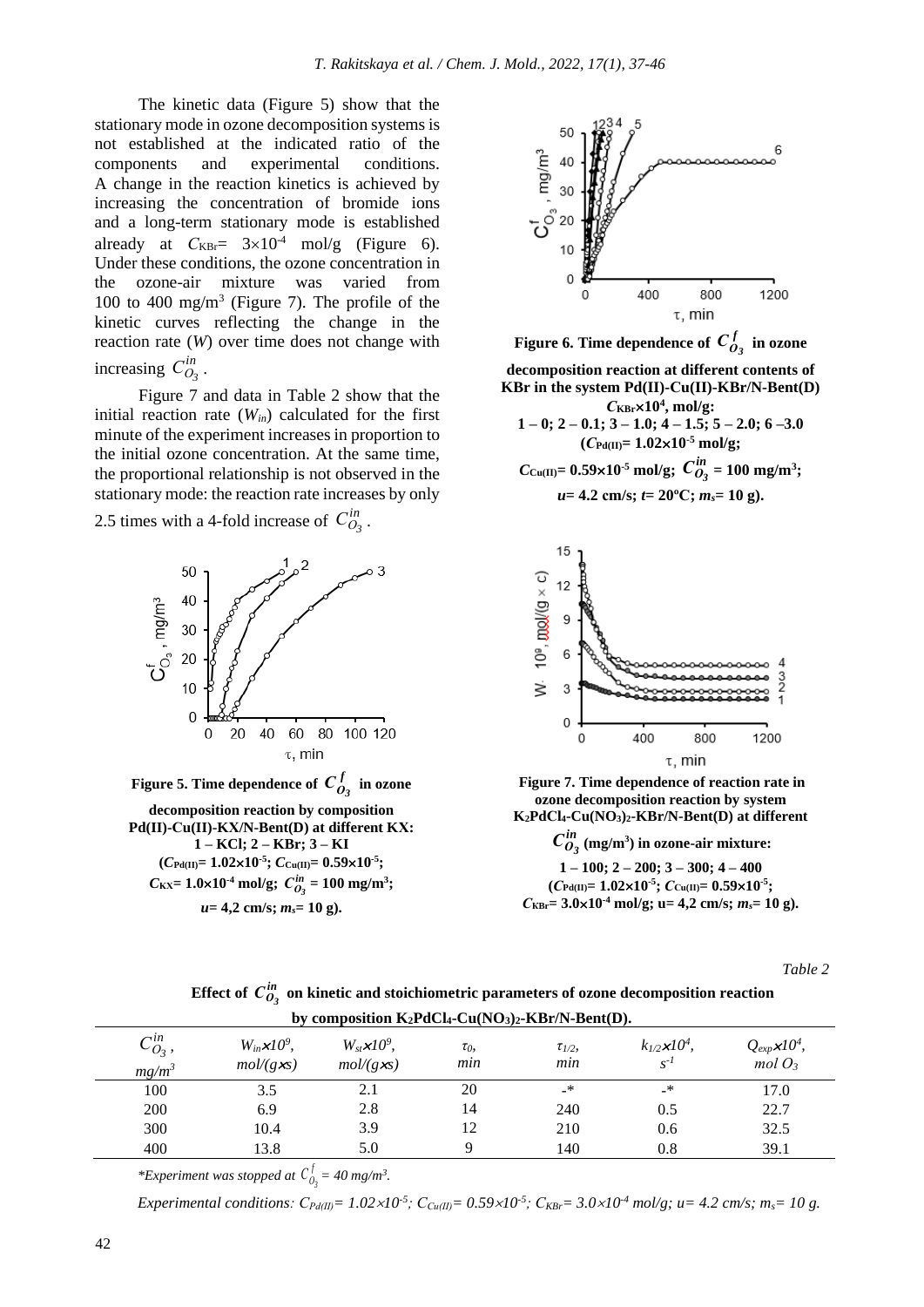The order of the reaction is lowered; the reaction rate constant  $k_{1/2}$ , calculated from the half-life of ozone  $(\tau_{1/2})$ , is not a constant. The totality of the obtained data indicates a radical chain mechanism of ozone decomposition, which is consistent with numerous studies [3,9,18].

*Protective properties of compositions against ozone.* The protective properties of the compositions are characterized by the time during which the air is purified from ozone to a concentration below *f* or equal to MPC, *i.e.*  $C_{0_3}^{\dagger} \leq MPC_{0_3}$ . The kinetics *in* study of ozone decomposition at  $C_{0}^{m} = 100$  mg/m<sup>3</sup> showed that each component of the  $K_2PdCl_4-Cu(NO_3)_2-KBr/N-Bent(D)$  composition participates in the reaction with ozone.

The test results of individual compositions at *in*  $C_{0}^{m}$  = 1.0 mg/m<sup>3</sup> (10 MPC) are presented in Figure 8 and are summarized in Table 3. It can be noticed that natural bentonite (curve 1) does not show protective properties against ozone: *f*  $C_{0_3}^f > MPC$ <sub>0</sub> already in the first minute of transmission of the ozone-air mixture. In the case of KBr/N-Bent(D) and Cu(II)−KBr/N-Bent(D) compositions, the samples provide complete decomposition of ozone in only 18 and 30 min, respectively. Maximum activity (more than 20 h) is shown by mono- Pd(II) and bimetallic Pd(II)−Cu(II)-compositions in the presence of bromide ions: complete ozone decomposition is provided; the protective action time is 25 and 30 h, respectively. It should be noted that in both cases a stationary state is established with the final ozone concentration of  $0.1$  mg/m<sup>3</sup>.

To resolve the issue of composition application, for instance, in personal protective equipment for respiratory system, it is necessary to have data about the influence of the effective contact time of ozone-air mixture on the time of the protective action of the compositions.

*Table 3*

**Kinetic and stoichiometric parameters of ozone decomposition reaction with mono- and bimetallic compositions.**

| Compositions based on $N$ -Bent(D) | $\tau_0$ , min           | $\tau_{\text{MPC}}$ , min | $C_{O_3}^J$ , mg/m <sup>3</sup> | $Q_{exp} \times 10^6$ , mol $O_3$ |
|------------------------------------|--------------------------|---------------------------|---------------------------------|-----------------------------------|
| $N-Bent(D)$                        | $\overline{\phantom{a}}$ | $\overline{\phantom{a}}$  | 1.0                             | 0.9                               |
| <b>KBr</b>                         | 18                       | 30                        | 0.1                             | 0.4                               |
| $Cu(II)$ -KBr                      | 30                       | 50                        | 0.1                             | 0.6                               |
| $Pd(II)$ -KBr                      | 1260                     | 1500                      | $0.1*$                          | 33.6                              |
| $Pd(II)$ -Cu(II)-KBr               | 1260                     | 1800                      | $0.1*$                          | 37.6                              |

*\** <sup>−</sup> *the stationary mode is established.*

Experimental conditions:  $C_{Pd(II)} = 2.72 \times 10^5$ ;  $C_{Cu(II)} = 2.9 \times 10^5$ ;  $C_{KBr} = 1.02 \times 10^4$  mol/g;  $u = 4.2$  cm/s;  $m_s = 10$  g.



**Figure 8. Time dependence of**  $C^f_a$  $C_{O_3}^J$  by ozone decomposition with samples:  $1 - N\text{-Bent}(D)$ ;  $2 - \text{KBr/N-Bent}(D)$ ; **3 – Сu(II)-KBr/N-Bent(D); 4 – Pd(II)-KBr/N-Bent(D); 5 – Pd(II)-Cu(II)-KBr/N-Bent(D)**  $(C_{\text{Pd(II)}}=2.72\times10^{-5}; C_{\text{Cu(II)}}=2.9\times10^{-5}; C_{\text{KBr}}=1.02\times10^{-4}\text{ mol/g}; C_{O_3}^{in}=1\text{ mg/m}^3; u=4,2\text{ cm/s}; m_s=10\text{ g}).$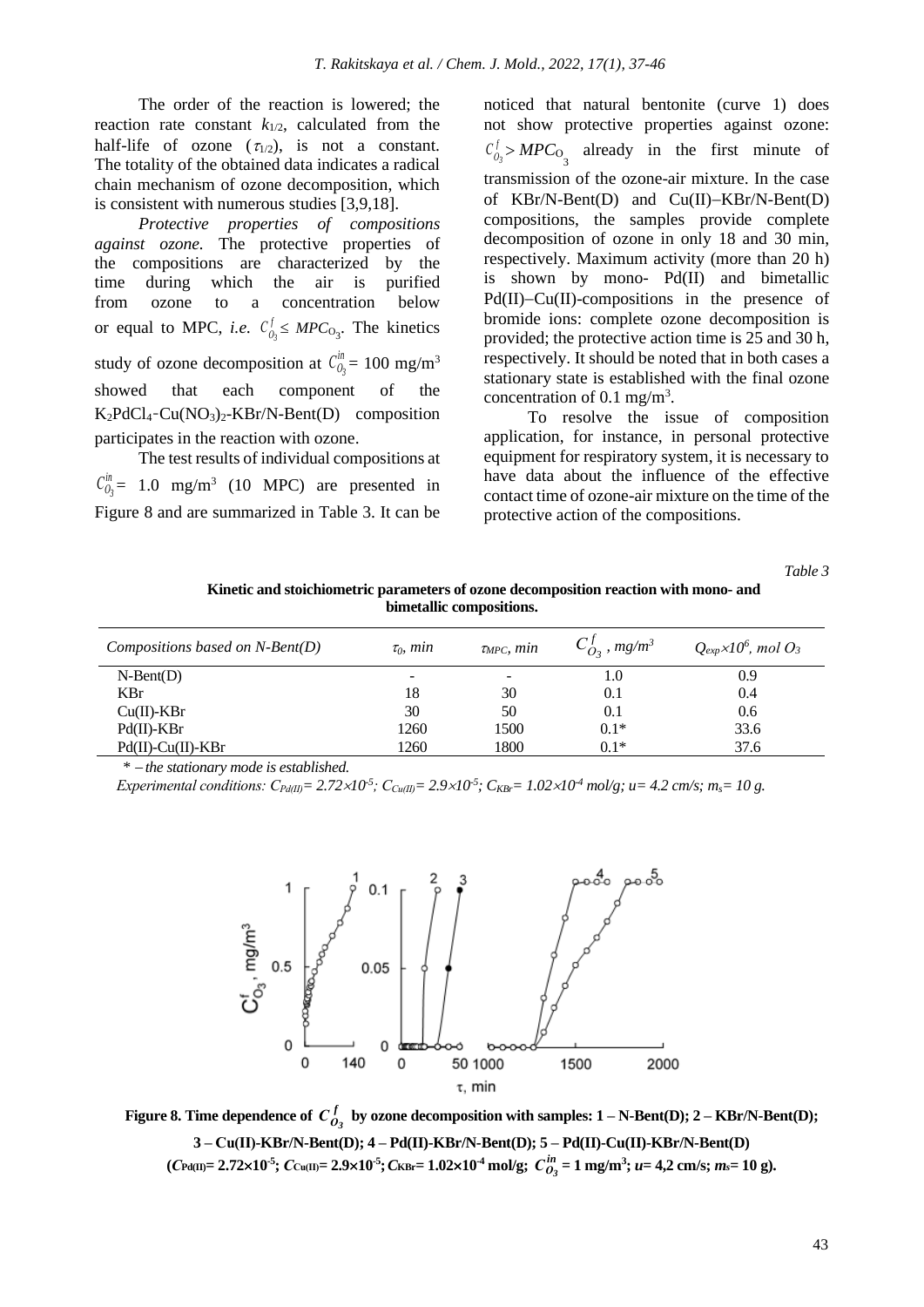Different values of  $\tau_{\text{eff}}$  were achieved by varying the sample weight (layer height at a constant linear rate of ozone-air mixture). Kinetic studies (Figure 9) showed that with an increase of  $\tau_{\rm eff}$  from 0.17 to 0.6 s, the time of protective action increases from 240 min to 1800 min, but the stationary decomposition of ozone at *f*  $C_{0_3}^J$  = MPC<sub>O<sub>3</sub></sub> is achieved only at  $\tau_{\text{eff}}$  = 0.6 s.



**Figure 9. Time dependence of**  $C^f_a$  $C_{O_3}^J$  in

```
ozone decomposition reactions with samples
 Pd(II)-Cu(II)-KBr/N-Bent(D) by 
various effective contact time τeff, s: 
 1 – 0.17; 2 – 0.31; 3 – 0.46; 4 – 0.60
 (C_{\text{Pd(II)}} = 2.72 \times 10^{-5}; C_{\text{Cu(II)}} = 2.9 \times 10^{-5};C_{\text{KBr}}= 1.02×10<sup>-4</sup> mol/g; C_{O_2}^{in}C_{O_3}^{in} = 1 mg/m<sup>3</sup>).
```
#### **Conclusions**

It is shown that the catalytic composition K2PdCl4-Cu(NO3)2-KBr/N-Bent(D) decomposes

*in* ozone effectively at  $C_{0_3}^m$  in the ozone-air mixture from 1 to 400 mg/m<sup>3</sup>. Ozone interacts with each component of the catalytic composition. It is shown that the activity of the KX/N-Bent(D) composition in the ozone decomposition reaction increases in the row KCl<<KBr<KI, which correlates with an increase in their reducing properties (the redox potential of the Х2/2Х<sup>−</sup> pair decreases). For the catalytic  $Pd(II)$ -Cu(II)-composition the maximum activity is observed in the presence of bromide ions. At  $C_{KBr} = 3.0 \times 10^{-4}$  mol/g the catalytic composition decomposes ozone with the establishment of a stationary mode.

Each mono-component composition *in* exhibits protective properties at  $C_{0_3}^m = 1$  mg/m<sup>3</sup>, providing air purification below  $0.1 \text{ mg/m}^3$ . However, the composition  $K_2PdCl_4$ -Cu(NO<sub>3</sub>)<sub>2</sub>-KBr/N-Bent(D) showed the longest time of protective action (1800 min), while a constant ozone concentration at the MPC level is

maintained in the stationary mode for a long time. Such catalyst compositions can be recommended for applying in personal protective equipment for the respiratory system.

#### **References**

1. Lin, F.; Wang, Z.; Ma, Q.; Yang, Y.; Whiddon, R.; Zhu, Y.; Cen, K. Catalytic deep oxidation of NO by ozone over MnO*x* loaded spherical alumina catalyst. Applied Catalysis B: Environmental, 2016, 198, pp.100–111.

DOI:<https://doi.org/10.1016/j.apcatb.2016.05.058>

- 2. Nawrocki, J.; Fijołek, L. Catalytic ozonation Effect of carbon contaminants on the process of ozone decomposition. Applied Catalysis B: Environmental, 2013, 142-143, pp. 307–314. DOI:<https://doi.org/10.1016/j.apcatb.2013.05.028>
- 3. Rakitskaya, T.; Truba, A.; Ennan, A. Ozon. Physicochemical Properties and Catalytic Decomposition Methods. Astroprint: Odessa, 2020, 223 p. (in Russian).<https://www.astroprint.ua/>
- 4. Ren, C.; Zhou, L.; Shang, H.; Chen, Y. Effect of preparation method on the performance of Pd-MnO*x*/*γ*-Al<sub>2</sub>O<sub>3</sub> monolithic catalysts for groundlevel O<sup>3</sup> decomposition*.* Chinese Journal of Catalysis, 2014, 35(11), pp. 1883–1890. DOI: https://doi.org[/10.1016/S1872-2067\(14\)60176-5](http://dx.doi.org/10.1016%25252FS1872-2067(14)60176-5)
- 5. Ma, J.; Wang, C.; He, H. Transition metal doped cryptomelane-type manganese oxide catalysts for ozone decomposition. Applied Catalysis B: Environmental, 2017, 201, pp. 503–510. DOI:<https://doi.org/10.1016/j.apcatb.2016.08.050>
- 6. Lian, Z.; Ma, J.; He, H. Decomposition of high-level ozone under high humidity over Mn–Fe catalyst: The influence of iron precursors. Catalysis Communications, 2015, 59, pp. 156–160. DOI: <https://doi.org/10.1016/j.catcom.2014.10.005>
- 7. Rakitskaya, T.L.; Truba, A.S.; Raskola, L.A.; Ennan, A.A. Natural clinoptilolite modified with manganese(II) chloride in the reaction of ozone decomposition. Chemistry, Physics, and Technology of Surface, 2013, 4(3), pp. 297–304. (in Ukrainian).

DOI:<https://doi.org/10.15407/hftp04.03>

- 8. Rakitskaya, T.; Truba, A.; Radchenko, E.; Golub, A. Manganese(II) complexes with Schiff bases immobilized on nanosilica as catalysts of the reaction of ozone decomposition. Nanoscale Research Letters, 2015, 10, 472, pp. 1–9. DOI:<https://doi.org/10.1186/s11671-015-1179-6>
- 9. Rakitskaya, T.L.; Еnnan, A.А.; Granatyuk, I.V.; Bandurko, A.Yu.; Balavoine, G.G.A.; Geletii, Y.V.; Paina, V.Ya. Kinetics and mechanism of low-temperature ozone decomposition by Co-ions adsorbed on silica. Catalysis Today, 1999, 53(4), pp. 715–723. DOI: [https://doi.org/10.1016/S0920-](https://doi.org/10.1016/S0920-5861(99)00158-3) [5861\(99\)00158-3](https://doi.org/10.1016/S0920-5861(99)00158-3)
- 10.Rakitskaya, T.L.; Bandurko, A.Yu.; Еnnan, А.А.; Paina, V.Ya. Catalysts for sanitary air cleaning from ozone. Catalysis Today, 1999, 53(4), pp. 703–713. DOI: [https://doi.org/10.1016/S0920-](https://doi.org/10.1016/S0920-5861(99)00157-1) [5861\(99\)00157-1](https://doi.org/10.1016/S0920-5861(99)00157-1)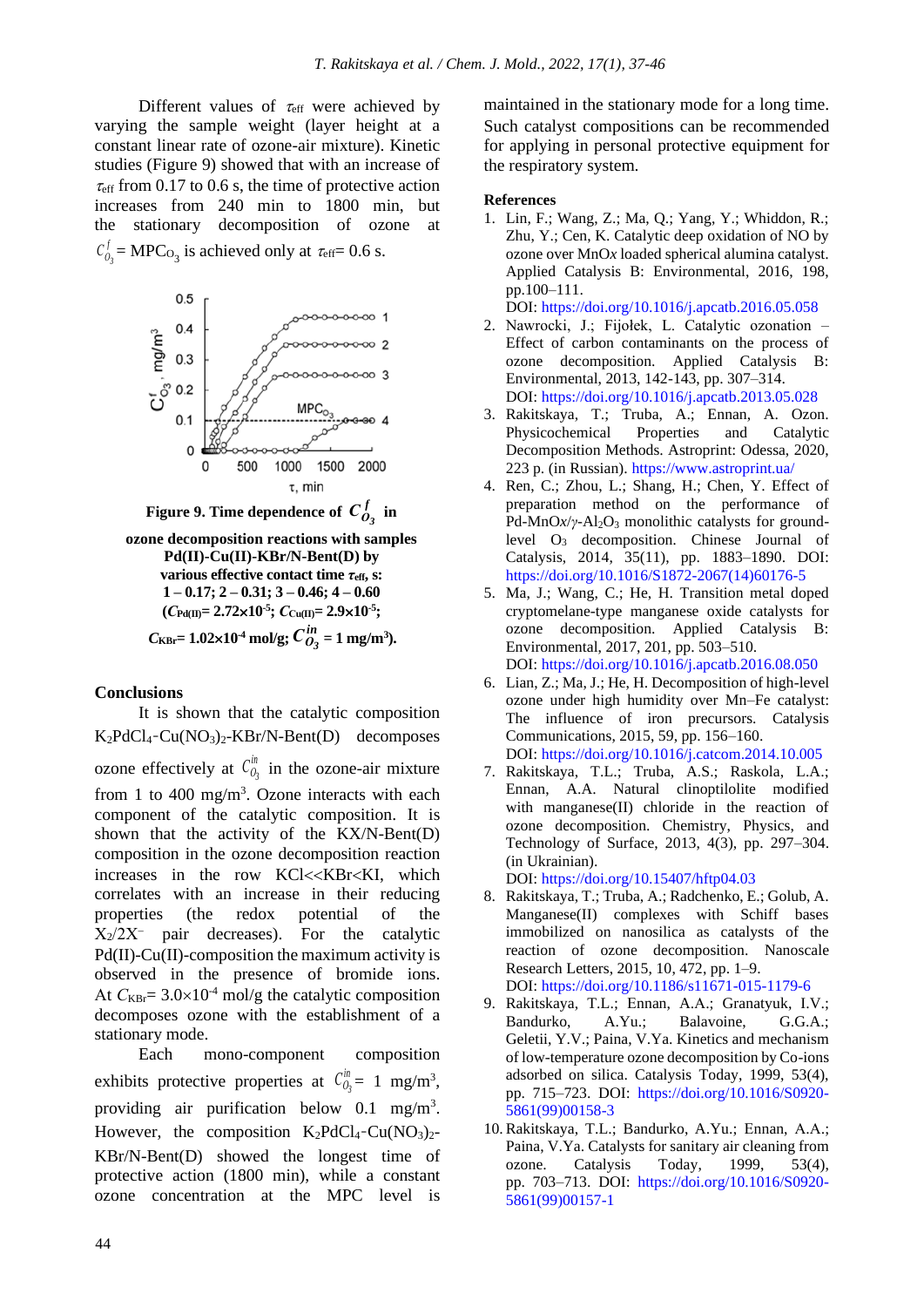- 11. Zackay, V.F.; Rowe, D.R. A method of removing ozone from air. UK Application 2142324, 1985, No. 8415221.
- 12.Rump, H.; Kiesewetter, O. Sorption catalyst with small flow resistance for ozone decomposition in ventilating systems. FRG Application 10014485, 2001, No. 10014485.
- 13. Takeda Yakuhin Kogyo, K.K. Ozone Removal Method. Japan Application, 61-20329, 1986, No. 53-45712.
- 14.Rakitska, T.L.; Ennan, A.A.; Bandurko, O.Yu.; Paina, V.Ya .; Litvinska, V.V. Catalyst for ozone purification. Ukraine Patent 10368 А, 1996.
- 15.Boevski, I.; Genov, K.; Boevska, N.; Milenova, K.; Batakliev, T.; Georgiev, V.; Nikolov, P.; Sarker, D.K. Low temperature ozone decomposition on  $Cu^{2+}$ ,  $Zn^{2+}$  and  $Mn^{2+}$  exchanged clinoptilolite. Proceeding of the Bulgarian Academy of Sciences, 2011, 64(1), pp. 33–38.

<http://www.proceedings.bas.bg/>

- 16. Faming Zhuanli Shenqing. Catalytic material for decomposition of ozone at room temperature and its preparation method. China Application CN101357331, 2009, No. CN 200710044392.<br>Rakytskaya, T.L.; Bandurko, A
- 17.Rakytskaya, T.L.; Bandurko, A.Yu.; Ennan, A.A.; Paina, V.Ya.; Litvinskaya, V.V. Low-temperature catalytic decomposition of ozone microconcentrations by carbon fibrous materials*.* Advances in Environmental Research, 2000, 3(4), pp. 472–487.
- 18.Rakitskaya, T.L.; Bandurko, A.Yu.; Ennan, A.A.; Paina, V.Ya.; Rakitskiy, A.S. Carbon-fibrousmaterial-supported base catalysts of ozone decomposition. Microporous and Mesoporous Materials, 2001, 43(2), pp. 153–160. DOI: [https://doi.org/10.1016/S1387-1811\(00\)00358-9](https://doi.org/10.1016/S1387-1811(00)00358-9)
- 19.Rakitskaya, T.L.; Truba, A.S.; Davtyan, A.S.; Berezina, L.V. Catalytic activity of basalt tuff anchored chloride complexes of Cu(II), Co(II), and Mn(II). Odesa National University Herald. Chemistry, 2010, 15(12), pp. 10–16. DOI: <https://doi.org/10.18524/2304-0947.2010.12.38444> (in Russian).
- 20.Centi, G.; Perathoner, S. Catalysis by layered materials: A review. Microporous and Mesoporous [Materials,](https://www.sciencedirect.com/science/journal/13871811) 2008, 107(1-2), pp. 3–15. DOI: <https://doi.org/10.1016/j.micromeso.2007.03.011>
- 21. Wan, D.; Li, W.; Wang, G.; Chen, K.; Lu, L.; Hu, Q. Adsorption and heterogeneous degradation of rhodamine B on the surface of magnetic bentonite material. Applied Surface Science, 2015, 349, pp. 988–996.

DOI: https://doi.org[/10.1016/j.apsusc.2015.05.004](http://dx.doi.org/10.1016/j.apsusc.2015.05.004)

- 22. Hong, R.; Guo, Z.; Gao, J.; Gu, C. Rapid degradation of atrazine by hydroxyl radical induced from montmorillonite templated subnano-sized zero-valent copper. Chemosphere, 2017, 180, pp. 335–342. DOI: <https://doi.org/10.1016/j.chemosphere.2017.04.025>
- 23.Carriazo, J.G.; Martinez, L.M.; Odriozola, J.A.; [Moreno,](https://www.sciencedirect.com/science/article/pii/S0926337306004449%23!) S.; [Molina,](https://www.sciencedirect.com/science/article/pii/S0926337306004449%23!) R.; [Centeno,](https://www.sciencedirect.com/science/article/pii/S0926337306004449%23!) M.A. Gold supported on Fe, Ce, and Al pillared bentonites for

CO oxidation reaction. Applied Catalysis B: Environmental, 2007, 72(1-2), pp. 157–165. DOI: https://doi.org[/10.1016/j.apcatb.2006.10.018](http://dx.doi.org/10.1016/j.apcatb.2006.10.018)

- 24.Rakitskaya, T.L.; Kiose, T.A.; Zryutina, A.M.; Gladyshevskii, R.E.; Truba, A.S.; Vasylechko, V.O.; Demchenko, P.Yu.; Gryschouk, G.V.; Volkova, V.Ya. Solid-state catalysts based on bentonites and Pd(II)·Cu(II) complexes for lowtemperature carbon monoxide oxidation. Solid State Phenomena, 2012, 200, pp. 299–304. DOI: [https://doi.org/10.4028/www.scientific.net/SSP.200](https://doi.org/10.4028/www.scientific.net/SSP.200.299) [.299](https://doi.org/10.4028/www.scientific.net/SSP.200.299)
- 25. Rakitskaya, T.; Dzhyga, G.; Kiose, T.; Volkova, V. Natural Nanobentonites as Supports in Palladium(II)–Copper(II) Catalysts for Carbon Monoxide Oxidation with Air Oxygen. Springer Proceedings in Physics: Springer: Cham, 2020, 247, pp. 141–157. DOI: [https://doi.org/10.1007/978-3-](https://doi.org/10.1007/978-3-030-52268-1_11) [030-52268-1\\_11](https://doi.org/10.1007/978-3-030-52268-1_11)
- 26.Rakitskaya, T.L.; Kiose, T.A.; Golubchik, K.О.; Dzhiga, G.M.; Ennan, A.A.; Volkova, V.Y. Catalytic compositions based on chlorides of d-metals and natural aluminosilicates for the lowtemperature sulfur dioxide oxidation with air oxygen. Acta Physica Polonica A, 2018, 133(4), pp. 1074–1078. DOI: <https://doi.org/10.12693/APhysPolA.133.1074>
- 27.Rakytskaya, T.L.; Dzhyga, G.M.; Truba, A.S. Compositions based on palladium(II) and copper(II) compounds, halide ions, and bentonite for ozone decomposition*.* Odesa National University Herald. Chemistry, 2017, 22(2), pp. 6–14. DOI: [https://doi.org/10.18524/2304-](https://doi.org/10.18524/2304-0947.2017.2(62).102189) [0947.2017.2\(62\).102189](https://doi.org/10.18524/2304-0947.2017.2(62).102189) (in Ukrainian).
- 28.Rakitskaya, T.L.; Kiose, Т.A.; Truba, A.S.; Ennan, A.A. Effect of water on activity and protective properties of catalysts used in respiratory protective equipment. IGI Global: Hershey, 2022, pp. 469–499. DOI: [https://doi.org/10.4018/978-1-](https://doi.org/10.4018/978-1-7998-7356-3.ch021) [7998-7356-3.ch021](https://doi.org/10.4018/978-1-7998-7356-3.ch021)
- 29[.Rakitskaya, T.;](https://www.scopus.com/authid/detail.uri?authorId=6603665674) [Kiose, T.;](https://www.scopus.com/authid/detail.uri?authorId=26425102600) [Raskola, L.](https://www.scopus.com/authid/detail.uri?authorId=6504594555) Synthetic zeolites modified with salts of transition metals in the reaction of chemisorption-catalytic oxidation of Sulphur dioxide by air oxygen. [Chemistry Journal of Moldova,](https://www.scopus.com/authid/detail.uri?authorId=6603665674%23disabled) 2021, 16(2), pp. 91–101. DOI: [http://dx.doi.org/10.19261/cjm.2021.913](https://cjm.asm.md/synthetic-zeolites-modified-with-salts-of-transition-metals-in-the-reaction-of-chemisorption-catalytic-oxidation-sulphur-dioxide)
- 30.Rakitskaya, T.; Truba, A.; Volkova, V.; Yaremov, P. Structural, Morphological, and Catalytic Properties of Cryptomelane. Springer Proceedings in Physics: Springer, Cham, 2020, 246, pp. 59–77. DOI: [https://doi.org/10.1007/978-3-030-51905-](https://doi.org/10.1007/978-3-030-51905-6_6) [6\\_6](https://doi.org/10.1007/978-3-030-51905-6_6)
- 31. Komadel, P.; Madejová, J. Acid activation of clay minerals. Developments in Clay Science, 2006, 1, pp. 263**–**287. DOI: [https://doi.org/10.1016/S1572-](https://doi.org/10.1016/S1572-4352(05)01008-1) [4352\(05\)01008-1](https://doi.org/10.1016/S1572-4352(05)01008-1)
- 32. Shashkova, I.L.; Ratko, A.I.; Milvit, N.V. Extraction of heavy metal ions from aqueous solutions using natural carbonate-containing terpels. Russian Journal of Applied Chemistry, 2000, 6(73), pp. 914–919. (in Russian).